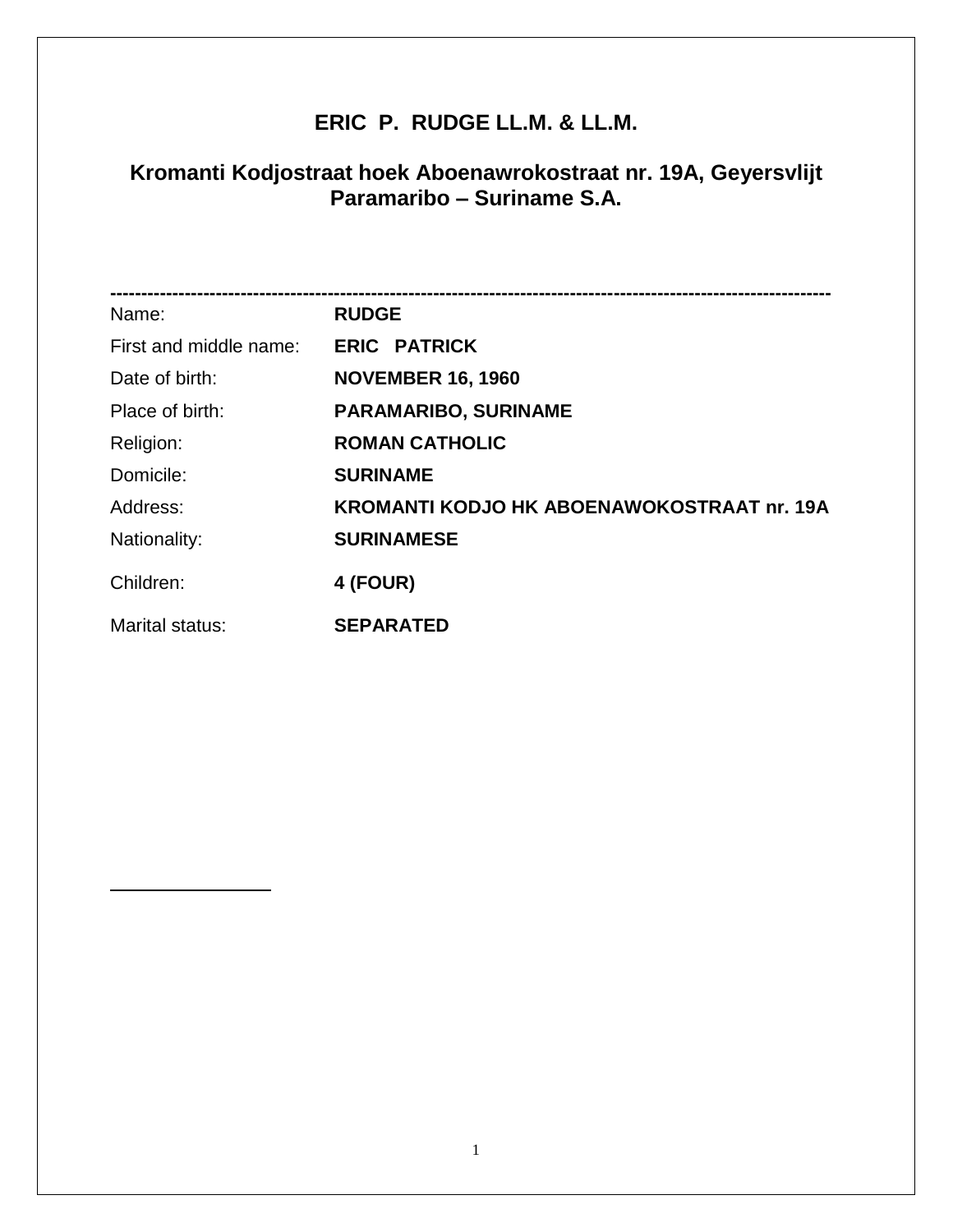| <b>EDUCATION:</b>               |                                                                                                                                                                                                                                                                                                                                       |
|---------------------------------|---------------------------------------------------------------------------------------------------------------------------------------------------------------------------------------------------------------------------------------------------------------------------------------------------------------------------------------|
| #<br>Legal<br>2018 - April 2019 | Specialized courses tailored for the members of the<br>Judiciary in Suriname initiated by the High Court of<br>Justice in Suriname, offered through de 'Stichting<br>Juridische Samenwerking Suriname Nederland' in<br>cooperation with 'Studiecentrum Rechtspleging'<br>(SSR), Zutphen, The Netherlands                              |
| <b>July 2010</b>                | <b>External Action and Representation of the</b><br><b>European Union: Implementing the Lisbon Treaty,</b><br>CLEER (Centre for the Law of EU External Relations)<br>and T.M.C. Asser Institute Inter-University Research<br>Centre, Brussels, Belgium                                                                                |
| <b>March 2008</b>               | The Movement of Persons and Goods in the<br>Caribbean Area, 35th External Programme, The<br>Hague Academy of International Law in cooperation<br>with the Government of the Dominican Republic,<br>Santo Domingo, Dominican Republic                                                                                                  |
| September 2007                  | 30th Sanremo Roundtable on Current Issues of<br><b>International Humanitarian Law, International</b><br>Institute of Humanitarian Law (IIHL), International<br>Committee of the Red Cross (ICRC) and the Italian<br>Government, Sanremo, Italy                                                                                        |
| December 2006                   | 2 <sup>nd</sup> Teachers Training and Curriculum Design<br>Workshop for Universities in the Caribbean,<br>International Committee of the Red Cross,<br>Bridgetown, Barbados                                                                                                                                                           |
| September 2006                  | 2 <sup>nd</sup> Specialized Course for State Employees on<br>the use of Litigation in the Inter-American System<br>of Human Rights, organized by the Inter-American<br>Court of Human Rights, Inter-American Commission<br>on Human Rights and the Inter-American Institute on<br>Human Rights, San Jose, Costa Rica                  |
| <b>June 2006</b>                | South America Dialogue on WTO Dispute<br><b>Settlement and Sustainable Development.</b><br><b>Exploring Strategies to Enhance the Participation</b><br>of Developing Countries in WTO Dispute<br>Settlement, Organized by ICTSD, IDCID, Ecsola de<br>Dereito de Sao Paolo da Fundaçao Getuilio Vargas<br>and GIAN, Sao Paolo, Brasil. |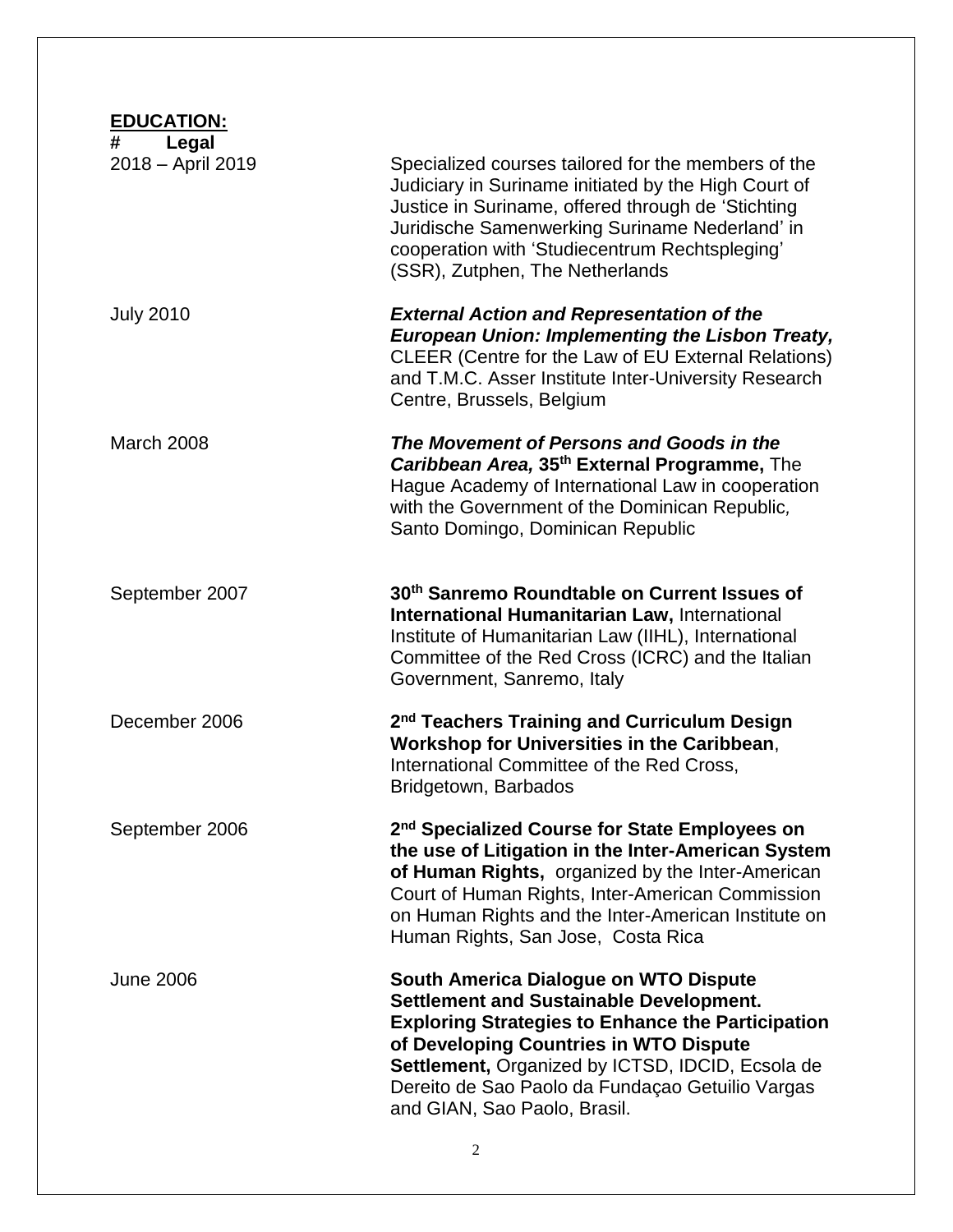| 5 - 16 December 2005       | <b>Democracy and Liberty in Contemporary Public</b><br>International Law - Democracia Y Libertad en el<br>Derecho Internacional Contemporano - The Hague<br>Academy of International Law and Pontificia<br>Universidad Catolica del Peru, 33rd External<br>International Program for University Professors,<br>Diplomats and other Officers of Foreign Affairs, Lima,<br>Peru        |
|----------------------------|--------------------------------------------------------------------------------------------------------------------------------------------------------------------------------------------------------------------------------------------------------------------------------------------------------------------------------------------------------------------------------------|
| <b>June 2005</b>           | <b>Ist Teachers Training and Curriculum Design</b><br>Workshop for Universities in the Caribbean,<br>International Committee of the Red Cross, Port of<br>Spain, Trinidad and Tobago                                                                                                                                                                                                 |
| September 2004             | <b>Training Seminar on International Humanitarian</b><br>Law for University Teachers, International<br>Committee of the Red Cross and the University Centre<br>for International Humanitarian Law, Geneva,<br>Switzerland                                                                                                                                                            |
| October 2000 - August 2001 | <b>Romulo Gallegos Fellow at the Inter-</b><br><b>American Commission on Human Rights</b><br>Organization of American States. Primary<br>focus on the Caribbean states, U.S.A. and<br>Canada, Washington DC, USA                                                                                                                                                                     |
| November - December 1998   | The Hague Academy of International Law,<br>International Course on the Protection of<br>Human Rights for Judges, Lawyers and other<br>Legal Practitioners, Peace Palace, The Hague,<br><b>The Netherlands</b>                                                                                                                                                                        |
| August 1995 - May 1997     | The American University, Washington College of<br>Law, Washington, DC, USA, Master of Laws (LL.M.)<br>degree in International Legal Studies; relevant<br>courses: Public International Law, International<br>Criminal Law, Advanced Issues of Human Rights,<br>Trade & Environment, International Environmental<br>Law, International Contracts, International Narcotics<br>Control. |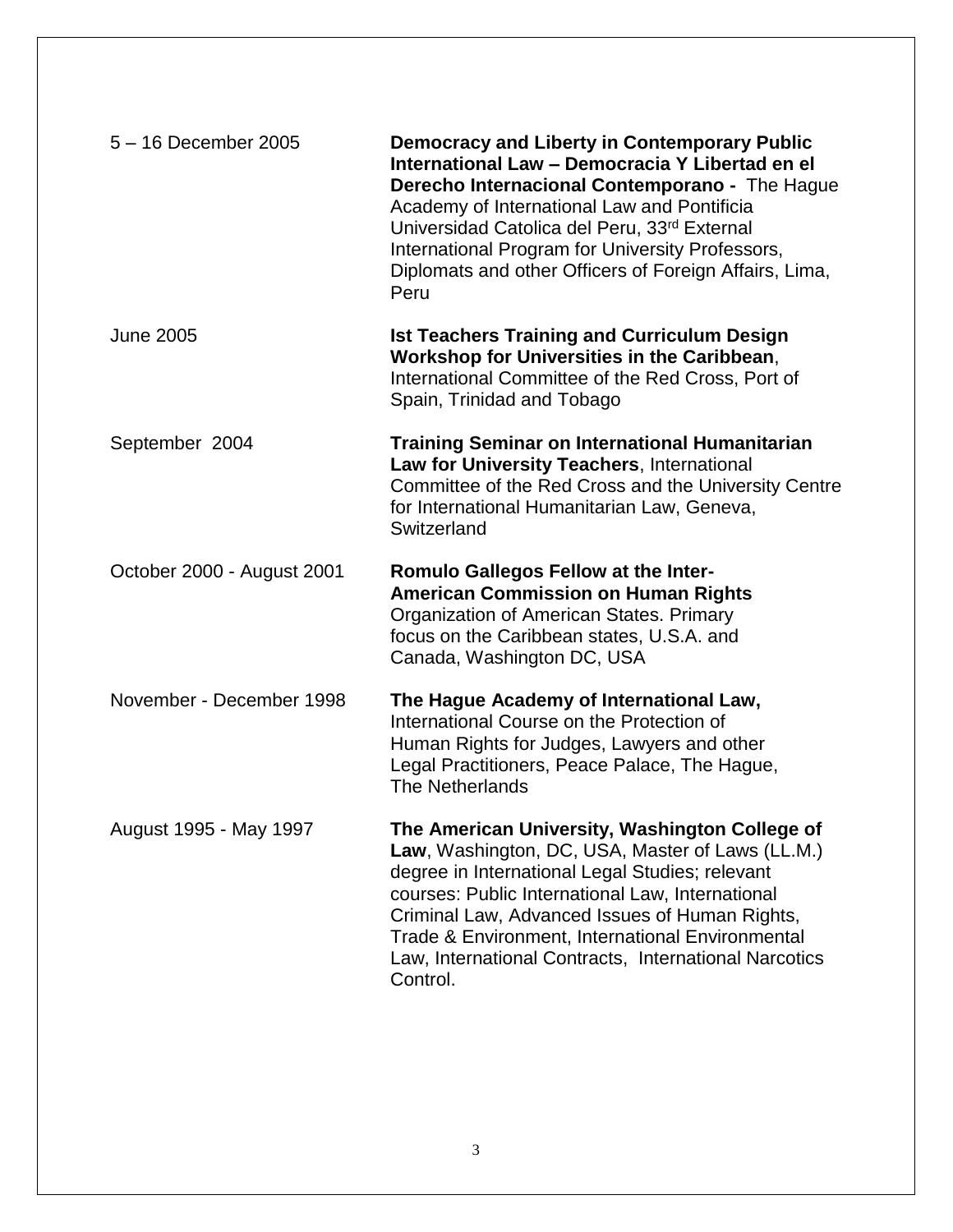| November 1993                    | Start "RAIO Opleiding" - Special Training<br>Program to become a Judge or Prosecutor - A<br>joint program by the Anton de Kom<br>University of Suriname, the Department of<br>Justice and Police and the Dutch Training<br>Institute for Judges and Prosecutors, "Stichting<br>Studiecentrum Rechtspleging (SSR)", Zutphen,<br>The Netherlands |
|----------------------------------|------------------------------------------------------------------------------------------------------------------------------------------------------------------------------------------------------------------------------------------------------------------------------------------------------------------------------------------------|
| February - April 1990            | Training on Drafting Legislation, Anton de Kom<br>University of Suriname and the University of<br>Amsterdam, The Netherlands                                                                                                                                                                                                                   |
| November 1980 -<br>November 1989 | Anton de Kom University of Suriname,<br>"Meester in de Rechten" (Mr.) Master of Laws (LL.M.)<br>Master degree in Surinamese Law. Graduation thesis<br>on the Foreign Exchange Legislation of Suriname<br>including a research on the foreign exchange<br>legislation of several Caribbean states                                               |
| <b>Other</b><br>#                |                                                                                                                                                                                                                                                                                                                                                |
| June 8 - July 20, 2008           | Study of the United States Institute on U.S.<br>Foreign Policy, University of Florida in cooperation<br>with the United States Department of State, Bureau of<br>Educational and Cultural Affairs, Gainesville, Florida.                                                                                                                       |
| <b>July 1990</b>                 | Introduction to the Banking System - Dutch Institute<br>for Banking and Security, "Nederlands Instituut voor<br>het Bank en Effectenbedrijf (N.I.B.E.)", Amsterdam,<br>The Netherlands                                                                                                                                                         |
| <b>July 1985</b>                 | "M.O. Akte Wiskunde", BSc. degree Mathematics,<br>Advanced Teacher Training College, "Instituut voor de<br>Opleiding van Leraren (I.O.L.)", Paramaribo, Suriname                                                                                                                                                                               |
| August 1980                      | "Pedagogisch Getuigschrift", Teacher Training<br>Certificate, (degree in Education), Advanced Teacher<br>Training College, I.O.L. Paramaribo, Suriname                                                                                                                                                                                         |
| <b>July 1980</b>                 | "L.O. Akte Wiskunde", Basic teaching degree in<br>Mathematics, Advanced Teacher Training College,<br>I.O.L., Paramaribo, Suriname                                                                                                                                                                                                              |

4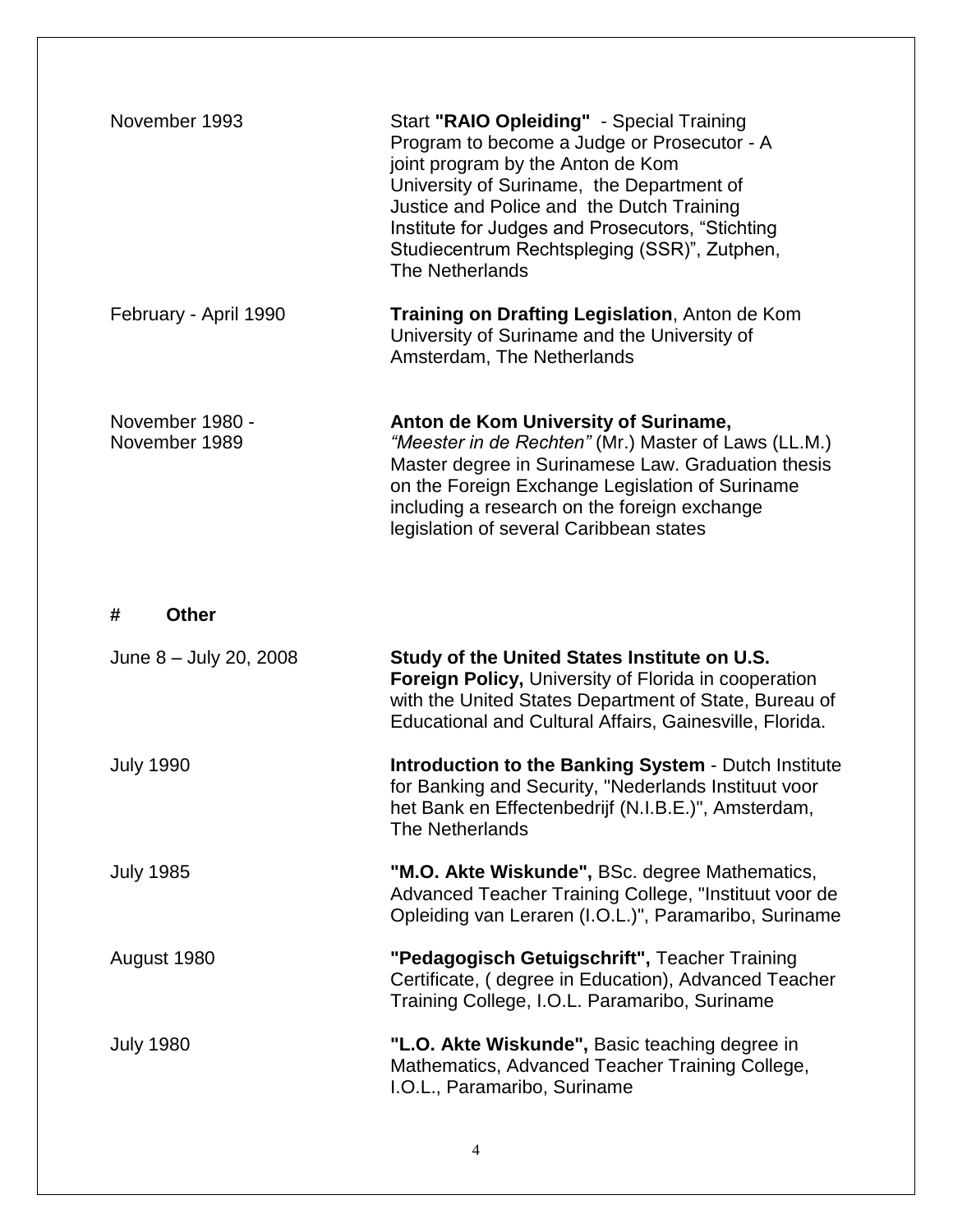| <b>WORK/EXPERIENCE</b> |                                                                                                                                                                                                                                                                                                                    |
|------------------------|--------------------------------------------------------------------------------------------------------------------------------------------------------------------------------------------------------------------------------------------------------------------------------------------------------------------|
| Currently              | Assistant Judge in the First Cantonal Court of the High<br>Court of Justice in Suriname                                                                                                                                                                                                                            |
| February 2019          | Installation as Assistant Judge by the High Court of<br><b>Justice of Suriname</b>                                                                                                                                                                                                                                 |
| November 2018          | Appointed Assistant Judge to the High Court of<br>Justice of Suriname by the President of the Republic<br>of Suriname                                                                                                                                                                                              |
| 2011 - October 2018    | - Lecturing Mathematics and/or<br>- Presenting case(s) in the Court of First Instance and<br>in the High Court of Justice of Curaçao, Sint Maarten,<br>Aruba, Bonaire, Saba and Sint Estatius<br>- Lecturing course(s) at the Inter Continental<br>University of the Caribbean (ICUC) through SECAD<br>Foundation. |
| <b>June 2010</b>       | Public Lecture University of the Netherlands Antilles<br>(UNA), Curaçao After 10/10/10,Looking at the<br>Region? Willemstad, Curaçao                                                                                                                                                                               |
| <b>July 2007</b>       | Appointment by the Secretary General of the<br>Organization of American States, H.E. Jose Miguel<br>Insulza, to the Network of Democracy Practitioners in<br>the Western Hemisphere.                                                                                                                               |
| May 2007               | Member of Suriname's delegation of Human Rights<br>Experts at the public hearing held by the Inter-<br>American Court of Human Rights in case no. 12.338,<br>Twelve Saramaka Lö's, San Jose, Costa Rica.                                                                                                           |
| October 2006           | Appointed Deputy Agent of the State of Suriname in<br>case no. 12.338, Twelve Saramaka Lö's, pending<br>before the Inter-American Court of Human Rights.                                                                                                                                                           |
| October 2004           | Member of Suriname's delegation of Human Rights<br>Experts at the hearing of the Inter-American<br>Commission on Human Rights regarding the petition<br>of Twelve Saramaka Lö's, Washington, DC, USA.                                                                                                              |
| September 2004         | Member of Suriname's delegation of Human Rights<br>Experts at the public hearing held by the Inter-                                                                                                                                                                                                                |
|                        | 5                                                                                                                                                                                                                                                                                                                  |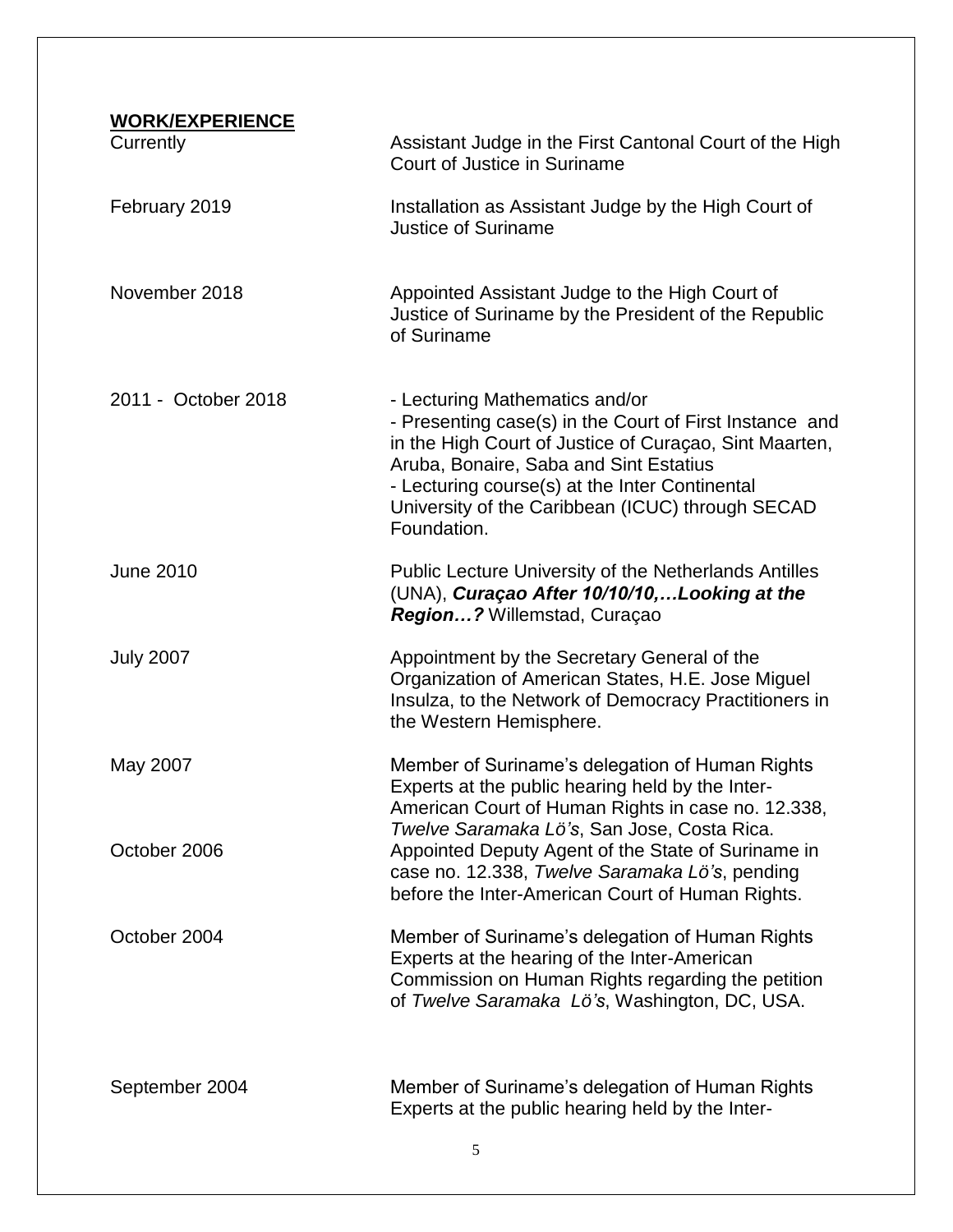|                        | American Court of Human Rights in the case no.<br>11.821 Maroon Village Moiwana, San Jose, Costa<br>Rica                                                                                                                                                                                                                                                |
|------------------------|---------------------------------------------------------------------------------------------------------------------------------------------------------------------------------------------------------------------------------------------------------------------------------------------------------------------------------------------------------|
| March 2004             | Member of Suriname's delegation at the 80 <sup>th</sup> Session<br>of the U.N. Human Rights Committee regarding the<br>International Covenant on Civil and Political Rights,<br>UN Headquarters New York, USA                                                                                                                                           |
| March 2004             | Workshop: Human Rights in the Caribbean, organized<br>by the NGO Right to Rights, Port of Spain, Trinidad<br>and Tobago                                                                                                                                                                                                                                 |
| February 2004          | Member of Suriname's delegation at the 64 <sup>th</sup> Session<br>of the U.N. Committee on the Elimination of Racial<br>Discrimination, regarding the Convention on the<br>Elimination of all Forms of Racial Discrimination<br>(CERD), Geneva Switzerland                                                                                             |
| October 2002           | Member of Suriname's delegation at the 76 <sup>th</sup> Session<br>of the U.N. Human Rights Committee regarding the<br>International Covenant on Civil and Political Rights,<br>Geneva Switzerland                                                                                                                                                      |
| February 2002          | Appointment as a member of the Presidential<br>Committee of Legal Experts in Human Rights to<br>advise the Government in human rights matters                                                                                                                                                                                                           |
| January 1999           | Appointed Assistant Judge to the High Court of<br>Justice of Suriname by the President of the Republic<br>of Suriname. Resigned in October 2009                                                                                                                                                                                                         |
| March 1995 - July 2012 | Professor at Law at the Anton de Kom University of<br>Suriname. Courses: Introduction to Civil Law,<br>Introduction to the Law and Legal Systems, Moot<br>Court (Inter-American Human Rights System), Human<br>Rights Law, Comparative Law, Public International<br>Law, the Law of Treaties and English Law, American<br>Law and Law of the Caribbean. |
| 1992 - 2009            | Director of KANDU, Bureau for Legal Advice and<br>Assistance; mainly: Family Law, Property Law,<br>Taxation, Labor Law, Retirement procedures.                                                                                                                                                                                                          |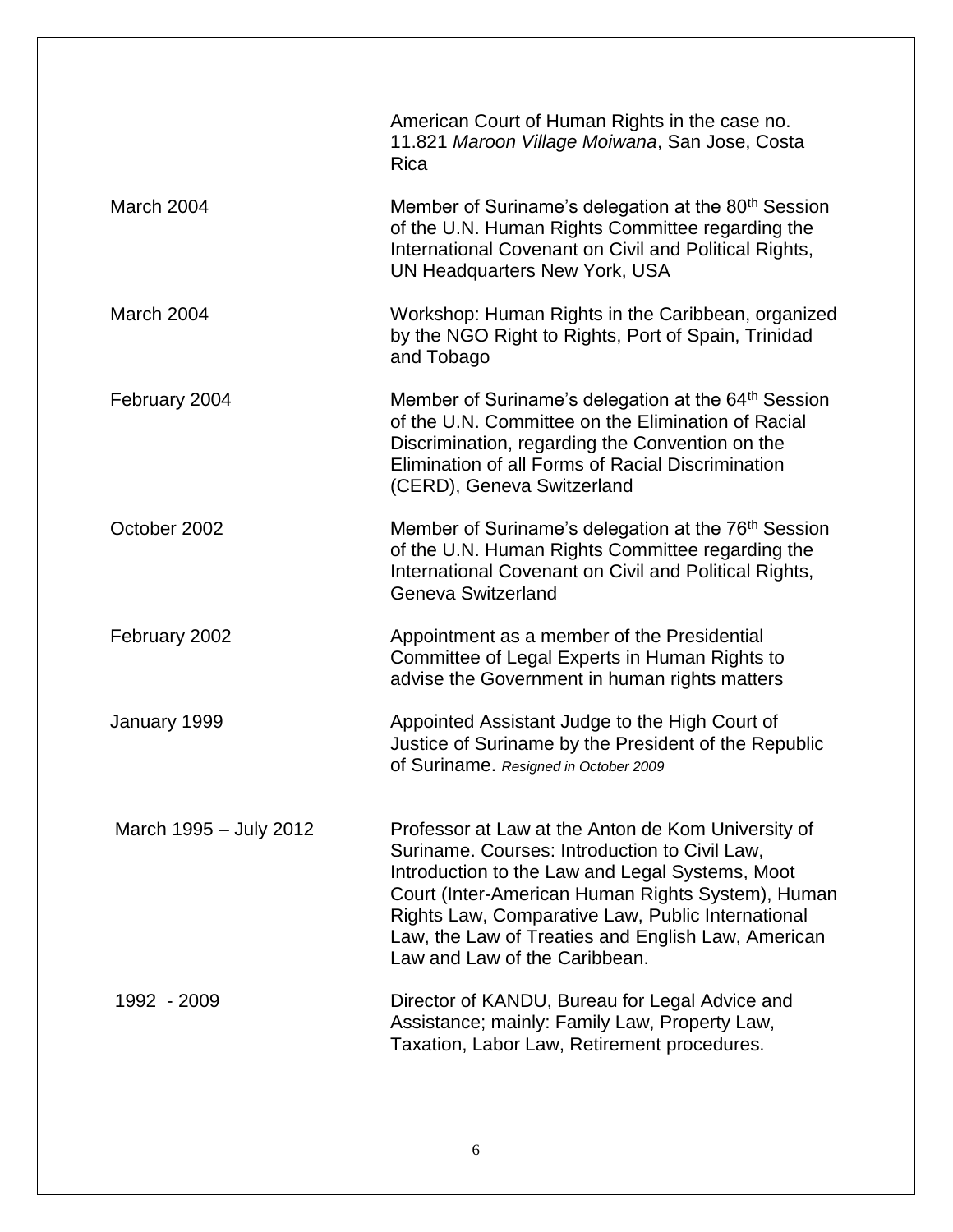|  |  | Active in the following institutions/committee's: |
|--|--|---------------------------------------------------|
|--|--|---------------------------------------------------|

|                         | Founder and Chairman of the Foundation Veni Vidi<br>Vici Korsow, active in social, cultural and<br>development issues                       |
|-------------------------|---------------------------------------------------------------------------------------------------------------------------------------------|
|                         | - Former Secretary currently Treasurer of the<br>Suriname Jurists Association (Surinaamse Juristen<br>Vereniging - SJV - )                  |
|                         | Chairman of the Editorial Board of Surinaams<br>Juristen Blad - SJB - a legal periodical published in<br>Suriname by the SJV                |
|                         | Member of the Board of Advisors of the<br>Organisation for Community Development NAKS in<br>Suriname                                        |
|                         | Former Secretary of the Institute of International<br>Relations (I.I.R.) of the Anton de Kom University of<br>Suriname                      |
|                         | - Former Member of the Faculty – Committee:<br>Border Dispute Suriname - Guyana                                                             |
|                         | Former Secretary and acting president<br>of the University Institute of Childs' Rights (U.K.) of<br>the Anton de Kom University of Suriname |
| 1986 - 1993             | Senior staff member General Secretariat and Legal<br>Affairs Department at the Centrale Bank van<br><b>Suriname</b>                         |
| 1980 - 1986; 1993 -1994 | Department of Education and Development, Teacher<br>in mathematics at different levels of education,                                        |
| $2008 - 2009$           | Lecturer Mathematics and the course: English Law,<br>American Law and Law of the Caribbean at I.B.W.,<br>College of Applied Sciences.       |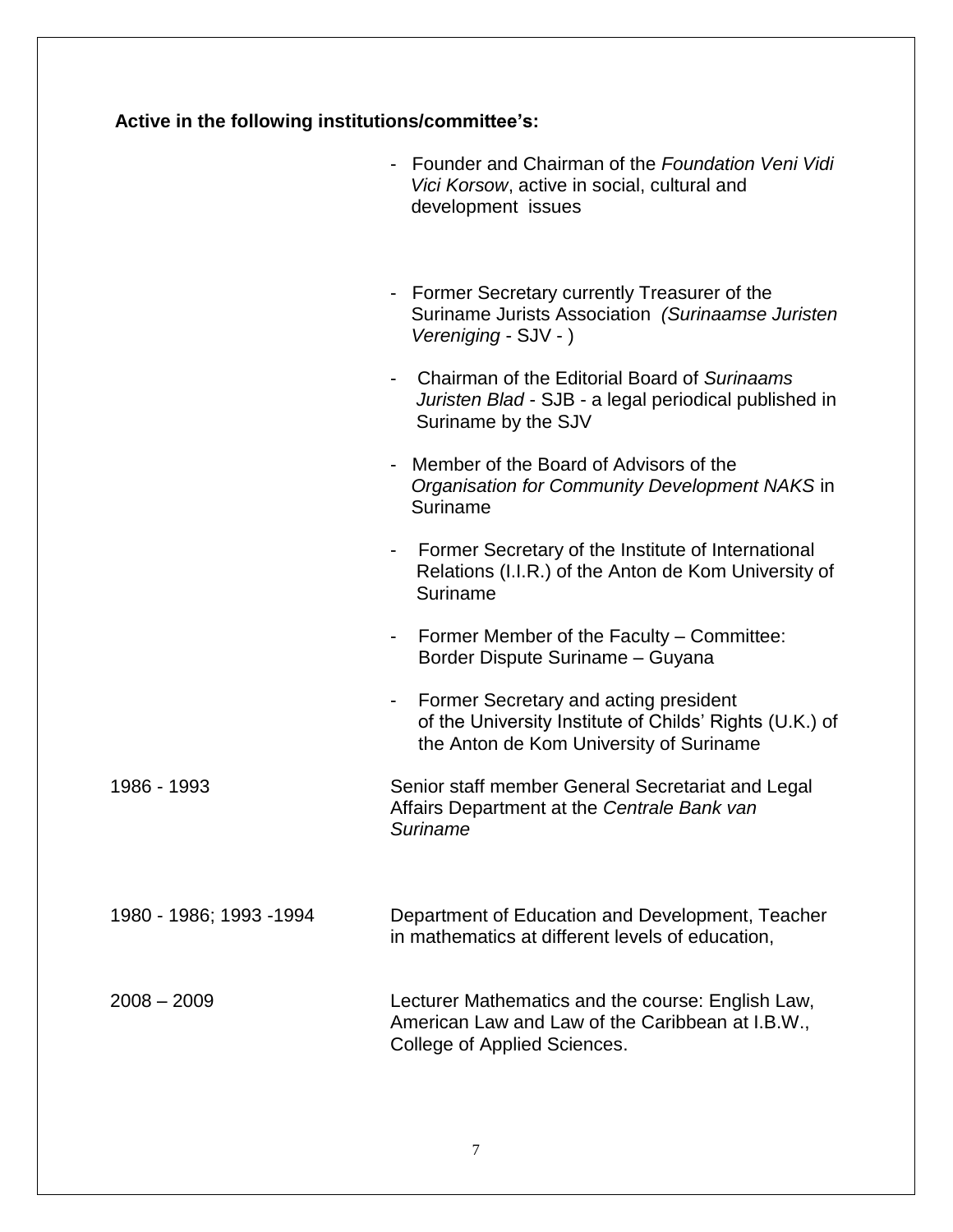## **LANGUAGES**

English, Dutch and Surinamese Entry level of Spanish, Portuguese and German Computer literate in all basic programs

## **PUBLICATIONS**

**\* The Special Edition SJB 2015 nr. 2 Under Review,** published in Dutch in *Surinaams Juristen Blad* (S.J.B.), May 2019

*\** **Corporate Social Responsibility (CSR) and the phenomenon of "Child Soldiers"** *Published in English in the Newsletter of Antilliaans Juristen Blad (AJV), Curaçao, September 2018*

*\* Ontslag van en dispensatie aan beroepsnotarissen.* April 2015, published in Dutch in *Surinaams Juristen Blad* (S.J.B.) 2015 nr. 1, May 2015

*\* Is achter slot en grendel in Suriname tevens een grendel op het kiesrecht? Artikel 58 Grondwet in het licht van het nationaal - en internationaal recht.* December 2014, published in Dutch in *Surinaams Juristen Blad* (S.J.B.) 2014 nr. 3

*\* Curaçao After 10/10/10…Looking at the Region?,* published in Dutch: Curaçao na 10/10/10… een blik naar de regio? Newspaper format in Curaçao, March 2011

*\* Dura Lex Sed Lex;* published in Dutch in "*De Wes*t" (local newspaper in Suriname), August 2010

*\* The National Assemble (DNA) and the Acceptance of Treaties;* Dutch: De Nationale Assemblee (DNA) en de goedkeuring van verdragen. Published in Dutch in *Surinaams Juristen Blad* (S.J.B.), December 2009

*\* Landrights in Suriname: Individual rights or Collective rights…?* Dutch: Grondenrechten in Suriname: Individuele rechten of Collectieve rechten…? published in Dutch in *Surinaams Juristen Blad* (S.J.B.), December 2008

\* *The Military Judge in Suriname;* Dutch: De Militaire Rechter in Suriname, published in Dutch in *Surinaams Juristen Blad* (S.J.B.), December 2007

\* *The Issue of Landrights: A Human Rights Perspective.* (Dutch: De Grondenrechten problematiek: Een mensenrechten perspectief), published in Dutch in "Schaal" by The Caribbean Institute, September 2007

\* *The Inter-American Commission, judge on appeal….?* Dutch: De Inter-Amerikaanse Commissie, rechter in hoger beroep…?, published in Dutch in *Surinaams Juristen Blad* (S.J.B.), April 2007 (Dutch)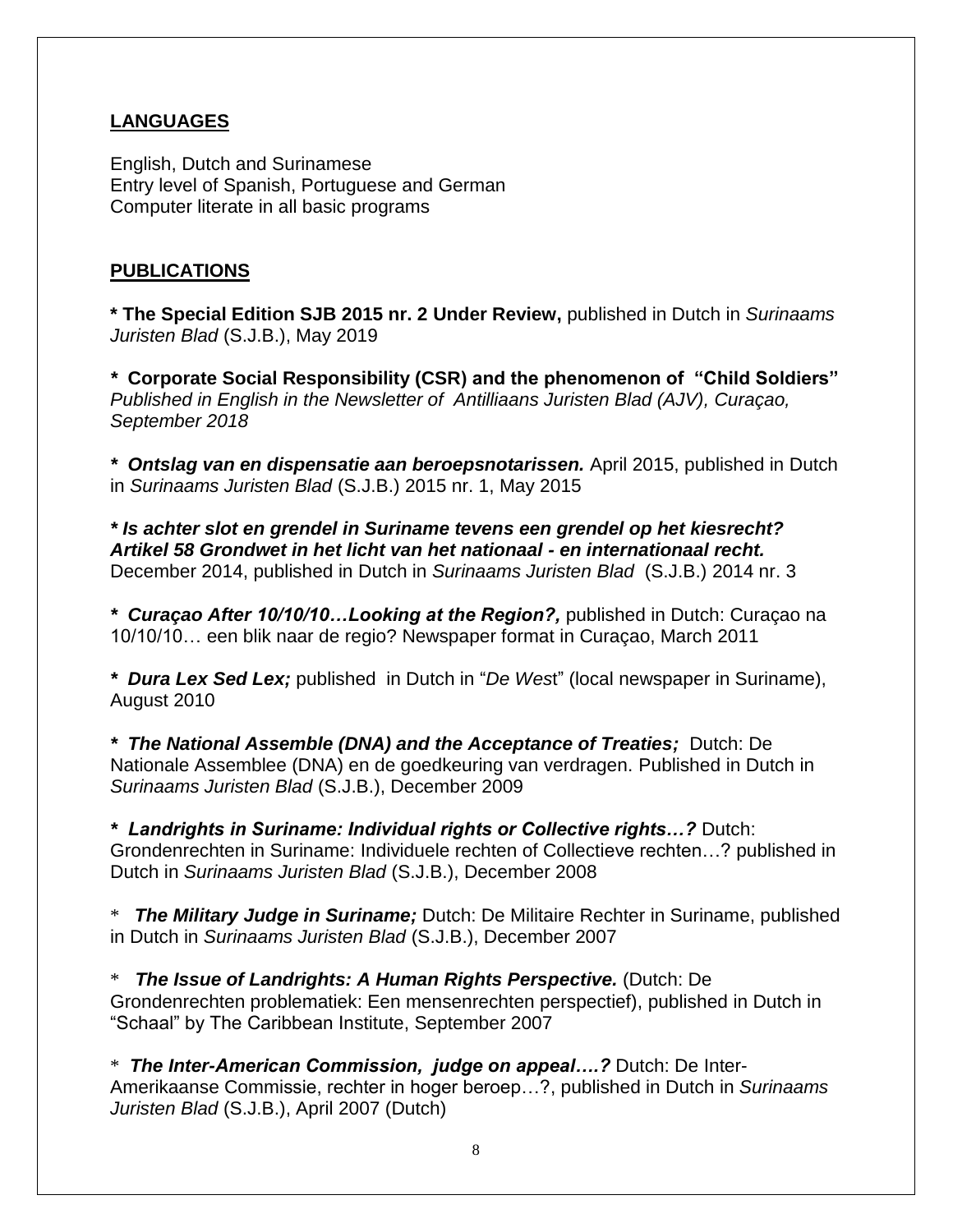\* *Development is an affirmative choice;* Dutch: Ontwikkeling is een bewuste keuze ! Newspaper format in Suriname, March 2006 (Dutch)

\* *The right of prisoners to vote. Is article 58 of the Constitution in violation of contemporary international law?* Dutch: Het stemrecht van arrestanten. Is artikel 58 van de Grondwet in strijd met het internationaal recht? Published in Dutch in the local newspaper "De Ware Tijd", May 2005

\* *Mathematic Assignments for Middle and Higher Education I*; Dutch: Wiskundeopgaven voor middelbaar en hogeronderwijs I; May 2005 (Dutch)

\* *The cards are distributed? The Election of the Secretary General of the O.A.S.* Dutch: De kaarten zijn geschud? De verkiezing van de Secretaris-Generaal van de O.A.S. Published in Dutch in the local newspaper "De Ware Tijd", April 2005

\* *Ignorance or unfamiliarity? The Border dispute Suriname – Guyana;* Dutch: Nonchalance of Onwetendheid? De grenskwestie Suriname -Guyana) February 2005 (Dutch)

\* *Demonstration of Power in Violation of the General Established Rules of* **International Law. The War against Iraq.** Published in Dutch in the local newspaper "De Ware Tijd", April 2003, Paramaribo, Suriname

\* *Once Again the Border Dispute Guyana – Suriname*; Published in Dutch in the local newspaper "De Ware Tijd", Paramaribo Suriname, October 2002,

\* *Suriname and the Inter-American Human Rights System*, May 2002, Paramaribo (Dutch and English)

\* Editor of *"Compilation of Reports, Resolutions and Statements published in the Annual reports of the Commission, and Decisions and Resolutions published by the Court regarding petitions on human rights violations in Suriname (1980 – 2000),* Washington, DC, O.A.S. - May 2001 (English)

\* *Former Head of State and Chilean-Senator-for-Life, Augustu Pinochet Ugarte, Immunity for Life? Not according to International Law in 2000!* Published in Dutch in *"Surinaams Juristen Blad"* (S.J.B.), a Legal Periodical, March and August 2001, Paramaribo, Suriname

*\* The Establishment of the International Criminal Court. An overview of the Comments of the U.S.A.*, Washington, DC, January 1997 (English)

\* *What is Next after the Human Rights Violations in Suriname?* Washington, DC, August 1996 (English)